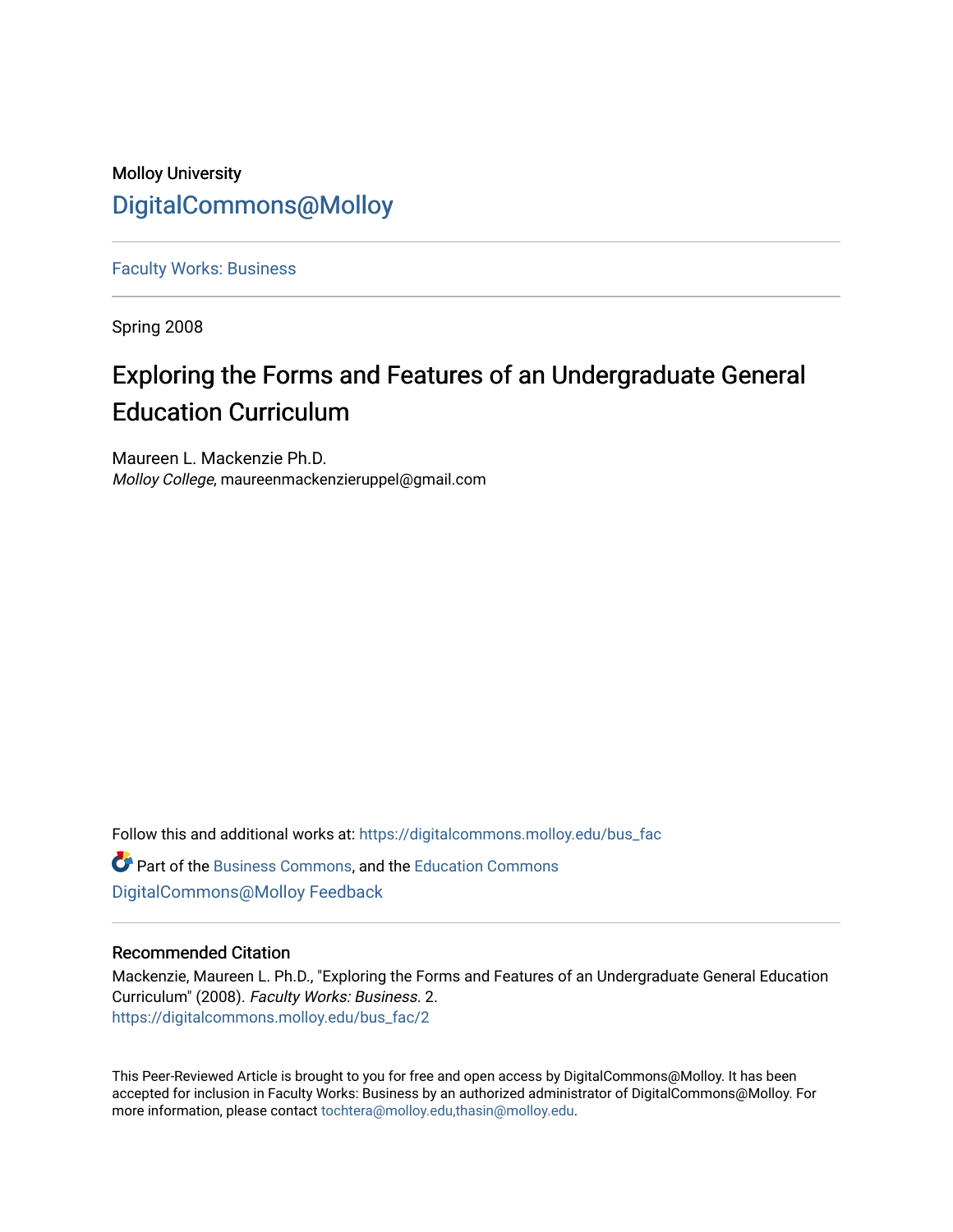# *Exploring the Forms and Features of an Undergraduate General Education Curriculum By Maureen L. MacKenzie, Ph.D.*

#### **INTRODUCTION**

Among the largest financial decisions that a person will make, deciding whether to go to college and where to go, are a few of the highest importance. The average yearly cost to attend a four-year private college is \$21,235 and to attend a fouryear public institution is \$5,491 (2005-06 College Costs 2006). This significant financial investment offers an individual the opportunity to gain skills and knowledge that will last throughout life. More specifically, an undergraduate college education enables an individual to express "thoughts clearly in speech and writing, grasp abstract concepts and theories, and increase their understanding of their world and community" (Why Get a College Degree 2006). But for many, college attendance has a practical purpose, because coveted positions require successful completion of the undergraduate degree. Yet, there are varying views on how a general education curriculum should be defined.

The results of a national study undertaken by the Association of Colleges and Universities found that students today require a practical integrated liberal undergraduate education. A liberal education is "a practical education because it develops just those capacities needed by every thinking adult: analytical skills, effective communication, practical intelligence, ethical judgment, and social responsibility" (Greater Expectations 2002, 26). An engaging practical liberal education must prepare students to meet expectations both in college and after graduation, regardless of the chosen institution or course of study (Humphreys & Davenport 2005). An undergraduate education is a combination of three facets of educational focus: the major – which offers depth into a discipline, the electives and/or a minor – which offer a secondary focus or exploration into a range of topics, and the breadth of general education. General education is the "part of a liberal eduation curriculum shared by all students. It provides broad exposure to multiple disciplines and forms the basis for developing important intellectual and civic capacities. General education can take many different forms" (Greater Expectations 2002, 25).

The purpose of this study is to explore the different forms and features of a *general education* curriculum. The research questions for this study are, what is being done by the more selective top-tier insitutions? And, what can Long Island regional colleges learn from the general education curriculums offered by the more selective institutions?

### **METHOD**

#### **Sample**

The sampling frame for this study included 100% of the degree granting (Baccalaureate) colleges and universities in close proximity to the Long Island region. This sampling frame included institutions in the states of Connecticut, New Jersey, New York, Massachusetts, and Pennsylvania (eastern schools only) ranked as **more** or **most** selective (America's Best Colleges 2005). The admissions offices of the resulting 85 schools were contacted and a printed undergraduate catalog requested. Although many had online catalogs, a printed catalog was preferred to do this research. As of the writing of this report, a total of 27 undergraduate catalogs were received. These 27 colleges and universities formed the final sample for this research study.

#### **Data collected**

For each school reviewed, the structure of its general education program was captured. Three categories sufficiently described all structures. They were:

a. **Distribution system** (including other requirements). The school was identified as such if the students had a choice of courses from which to select that would satisfy the specific general education requirements. The term distribution system or core may or may not have been used by the school. Various terms were used, such as, divisional requirements, discipline requirements, general institute requirements, general university requirements, distribution requirements.

b. **Common core (including other requirements).** The school was identified as such if the students' choices were limited. Choice may still exist, but courses were developed specifically for the students to satisfy the specific general education requirement. It was the intent of the school that students experience a common core of knowledge.

c. **Combination system (including other requirements).** The school was identified as such if both systems were combined. A series of common courses may create a small foundation upon which a distribution system rests; or the school may have referred to the system as a distribution system, but may not have provided students with many courses from which to choose.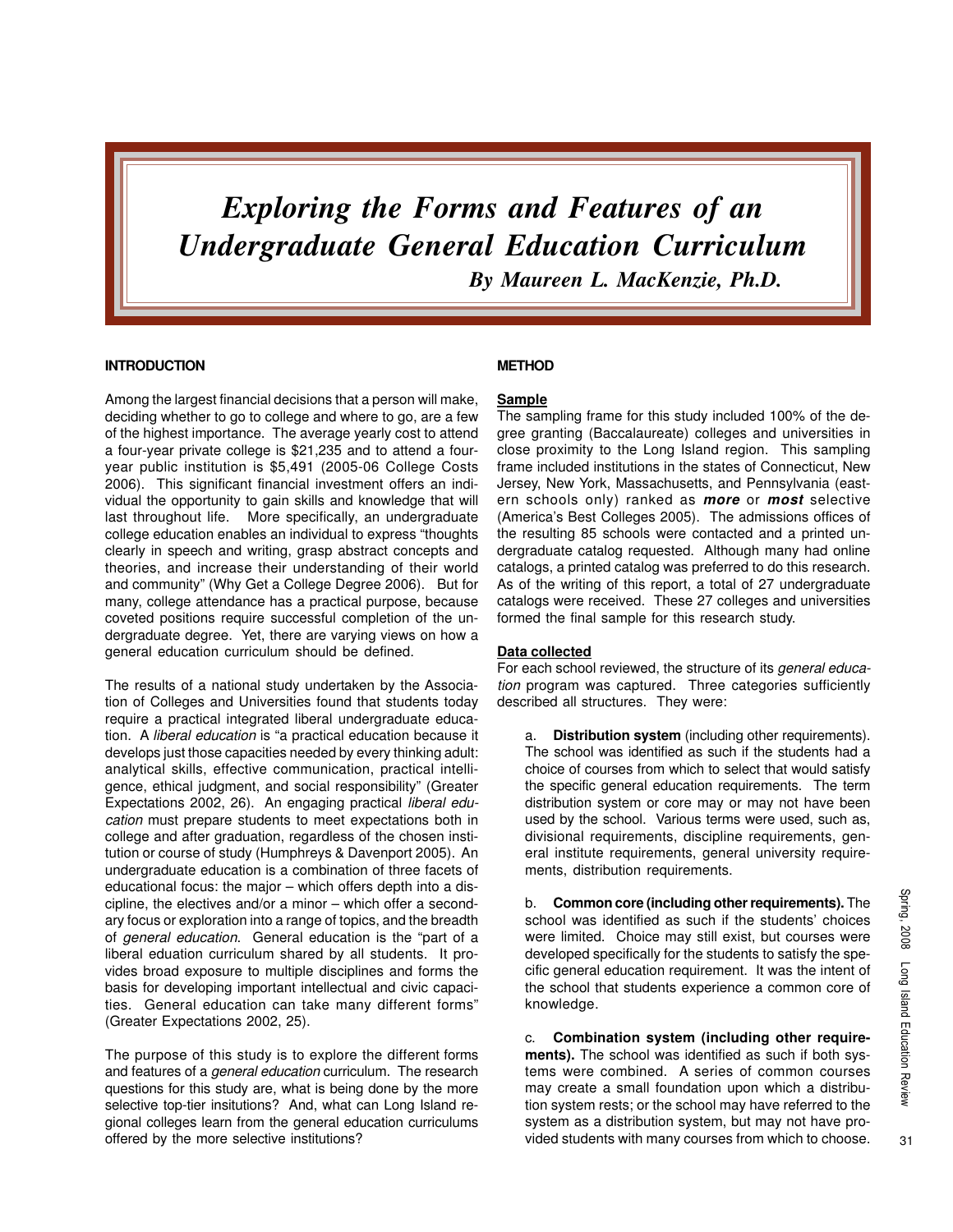| <b>St</b> | Institution                  | City          | St        | <b>Institution</b>            | City  |
|-----------|------------------------------|---------------|-----------|-------------------------------|-------|
| СT        | Quinnipiac University        | <b>Hamden</b> | NJ        | Ramapo College                | Mah   |
| <b>CT</b> | <b>Trinity College</b>       | Hartford      | <b>NY</b> | <b>Colgate University</b>     | Harr  |
| <b>CT</b> | University of Connecticut    | <b>Storrs</b> | NY.       | <b>Hamilton College</b>       | Clint |
| СT        | <b>Wesleyan University</b>   | Middletown    | <b>NY</b> | Hobart & William Smith        | Gen   |
| <b>CT</b> | <b>Yale University</b>       | New Haven     | <b>NY</b> | Skidmore College              | Sara  |
| МA        |                              |               | <b>NY</b> | <b>Stony Brook University</b> | Ston  |
|           | <b>Boston University</b>     | Boston        | <b>NY</b> | <b>SUNY Albany</b>            | Alba  |
| МA        | <b>Brandeis University</b>   | Waltham       | <b>NY</b> | Vassar College                | Pou   |
| МA        | <b>Emerson College</b>       | Boston        | PA        | <b>Bryn Mawr College</b>      | Bryn  |
| МA        | Hampshire College            | Amherst       | PA        | Franklin & Marshall           | Land  |
| МA        | Mass Institute of Tech (MIT) | Cambridge     | PA        |                               |       |
| МA        | Mount Holyoke College        | South Hadley  |           | Gettysburg College            | Gett  |
| MA        | Worcester Polytechnic        | Worcester     | <b>PA</b> | Swarthmore College            | Swa   |
| NJ.       | <b>Princeton University</b>  | Princeton     | PA        | Elizabethtown College         | Eliza |
|           |                              |               | PA        | St Joseph's University        | Phila |

Once the broad categories were identified, then the following data was collected:

a. The categories within which the general education courses were distributed. In addition to the names of the categories, the common core courses or categories were captured.

b. Additional features of the general education program were captured, such as proficiencies required, requirements across the curriculum (e.g., intensive writing), whether students are required to take first year seminars, or other constraints or rules that may be of interest to regional colleges.

Though not as essential, the other information that was captured was: the year the institution was founded, the athletic division, the type of school as identified in the catalog language, the number of undergraduates, and tidbits pulled from the institution's mission statement or general education statement.

A limitation was the lack of consistency across these schools as to how the undergraduate catalog was structured. Some schools provided strong details, while some schools provided minimal details. Also, language was inconsistent.

#### **FINDINGS AND RESULTS**

### **Findings**

- 59.3% of the top-tier institutions (16) used a distribution system coupled with additional features or requirements.
- 11.1% of the institutions (3) established a common core of knowledge for their undergraduates.
- The remaining 29.6% of the institutions (8) established a combination system drawing elements from both a distribution system and a common core of knowledge.

| St        | <b>Institution</b>            | City               |
|-----------|-------------------------------|--------------------|
| <b>NJ</b> | Ramapo College                | Mahwah             |
| NY        | <b>Colgate University</b>     | Hamilton           |
| <b>NY</b> | <b>Hamilton College</b>       | Clinton            |
| <b>NY</b> | Hobart & William Smith        | Geneva             |
| NY        | Skidmore College              | Saratoga Sprg      |
| <b>NY</b> | <b>Stony Brook University</b> | <b>Stony Brook</b> |
| <b>NY</b> | <b>SUNY Albany</b>            | Albany             |
| <b>NY</b> | Vassar College                | Poughkeepsie       |
| РA        | Bryn Mawr College             | Bryn Mawr          |
| РA        | Franklin & Marshall           | Lancaster          |
| РA        | Gettysburg College            | Gettysburg         |
| РA        | Swarthmore College            | Swarthmore         |
| РA        | Elizabethtown College         | Elizabethtown      |
| PA        | St Joseph's University        | Philadelphia       |

Although there were category labels that appeared more often than others, it was clear that schools had different styles in grouping their disciplines. For example, some schools kept "arts" as a separate category, some schools combined "art & humanities", some schools kept "humanities" as a separate category, one school combined "art and literature", while another school labeled the category "creative expression" by combining writing, art, dance, performance, choir, and music. Similarly, natural science, physical science, math, quantitative reasoning, and technology found various ways of being combined and labeled across different schools.

The most common "categories" for the general education requirements were:

- Arts
- Humanities
- Natural/Physical Sciences
- Social Sciences
- Numeric & Symbolic Reasoning/Math
- Foreign Languages

A category to distinguish non-western cultures appeared in various forms:

- Cultures of Africa, Asia, and the Americas
- Non-Western Cultural Heritage (included courses in Anthropology, Political science, Music & Religion)
- Historical Analysis (included courses in East Asian studies, Near Eastern studies, Religions)

Another general education requirement category for a few of the schools was a course in cultural diversity, which found labels such as:

- Continuity and Change in the West
- Diversity & Multiculturalism
- Community, Culture and Society
- Cultural and Social Science
- **Global Diversity**
- U.S. Diversity